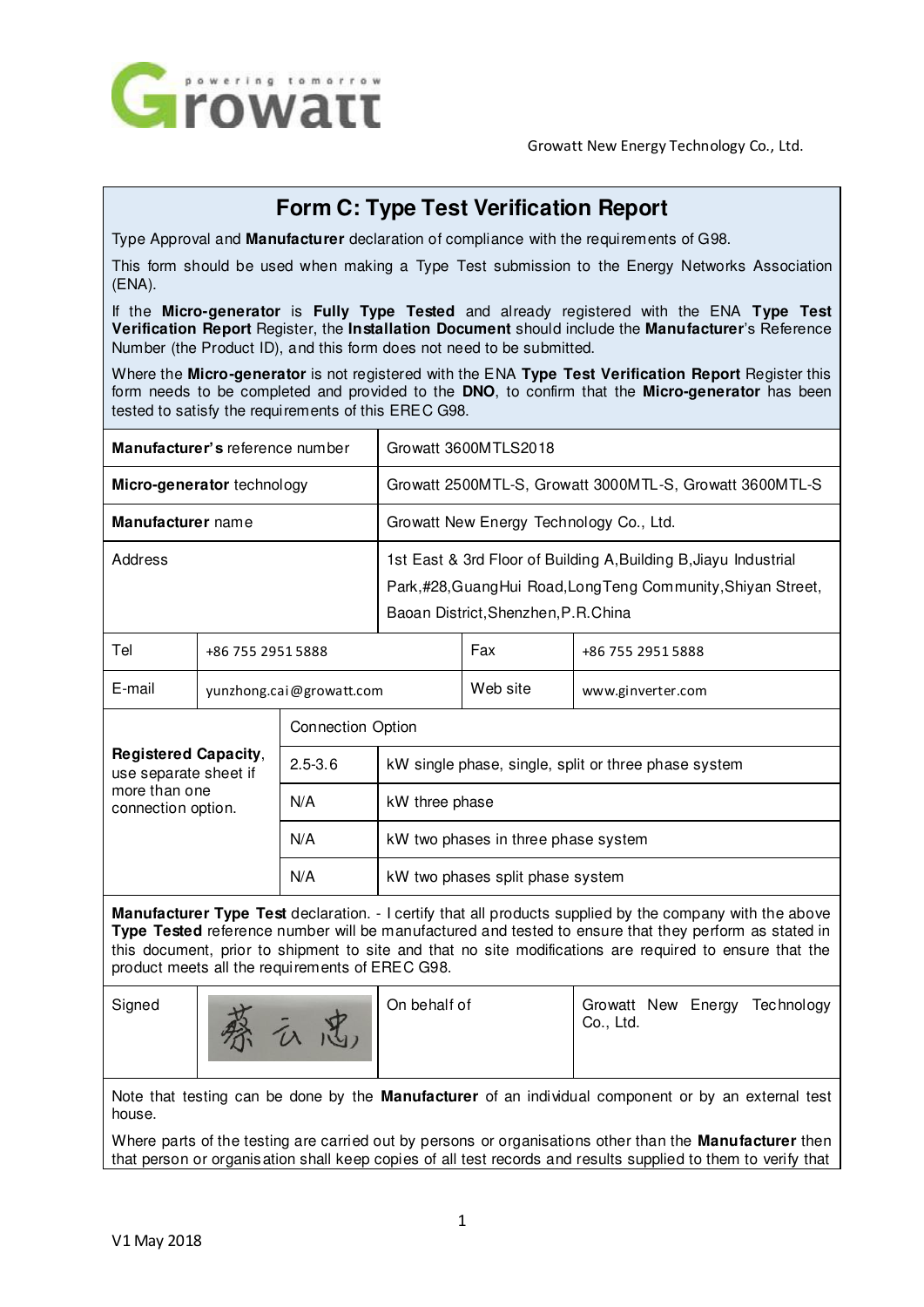

the testing has been carried out by people with sufficient technical competency to carry out the tests.

**1.Operating Range:** This test should be carried out as specified in EN 50438 D.3.1.

**Active Power** shall be recorded every second. The tests will verify that the **Micro-generator** can operate within the required ranges for the specified period of time.

The **Interface Protection** shall be disabled during the tests.

In case of a PV **Micro-generator** the PV primary source may be replaced by a **DC** source.

In case of a full converter **Micro-generator** (eg wind) the primary source and the prime mover **Inverter**/rectifier may be replaced by a **DC** source.

In case of a DFIG **Micro-generator** the mechanical drive system may be replaced by a test bench motor.

| Test 1                                | 2.50E+02<br>3.30E+03<br>anna, a chaidh a duinteach a bhain a chaid a<br><b><i><u>A BANDA ARAHA</u></i></b> |
|---------------------------------------|------------------------------------------------------------------------------------------------------------|
| Voltage = $85\%$ of nominal (195.5 V) | 3.20E+03<br>2.00E+02<br>3.10E+03                                                                           |
|                                       | 3.00E+03                                                                                                   |
| Frequency = $47.5$ Hz                 | 1.50E+02<br>2.90E+03                                                                                       |
| Power factor $= 1$                    | $-$ Uac $(V)$<br>2.80E+03                                                                                  |
| Period of test 90 minutes             | $-$ F $(Hz)$<br>1.00E+02<br>2.70E+03                                                                       |
|                                       | $-\mathsf{p}_{\text{ac}}(w)$<br>2.60E+03<br>5.00E+01<br>2.50E+03                                           |
|                                       | 2.40E+03                                                                                                   |
|                                       | 2.30E+03<br>$0.00E + 00$                                                                                   |
|                                       |                                                                                                            |
|                                       |                                                                                                            |
|                                       |                                                                                                            |
| Test 2                                | 3.00E+02<br>3.10E103<br>3.00E+03                                                                           |
| Voltage = $110\%$ of nominal (253 V). | 2.50E+02<br>2.90E+03                                                                                       |
| Frequency = $51.5$ Hz                 | 2.80E+03<br>$2.00E + 02$                                                                                   |
| Power factor $= 1$                    | 2.70E+03<br>$=$ UAC $\left(\mathsf{V}\right)$<br>2.60E+03<br>150F+02                                       |
| Period of test 90 minutes             | $\rightarrow$ F (Hz)<br>2.50E+03                                                                           |
|                                       | 1.00E+02<br>$-\text{Par}(W)$<br>2.40E+03                                                                   |
|                                       | 2.30E+03<br>5.00E+01                                                                                       |
|                                       | 2.20E+03                                                                                                   |
|                                       | 2.10E+03<br>$0.00E + 00$                                                                                   |
|                                       | 5070<br>5290<br>유                                                                                          |
|                                       |                                                                                                            |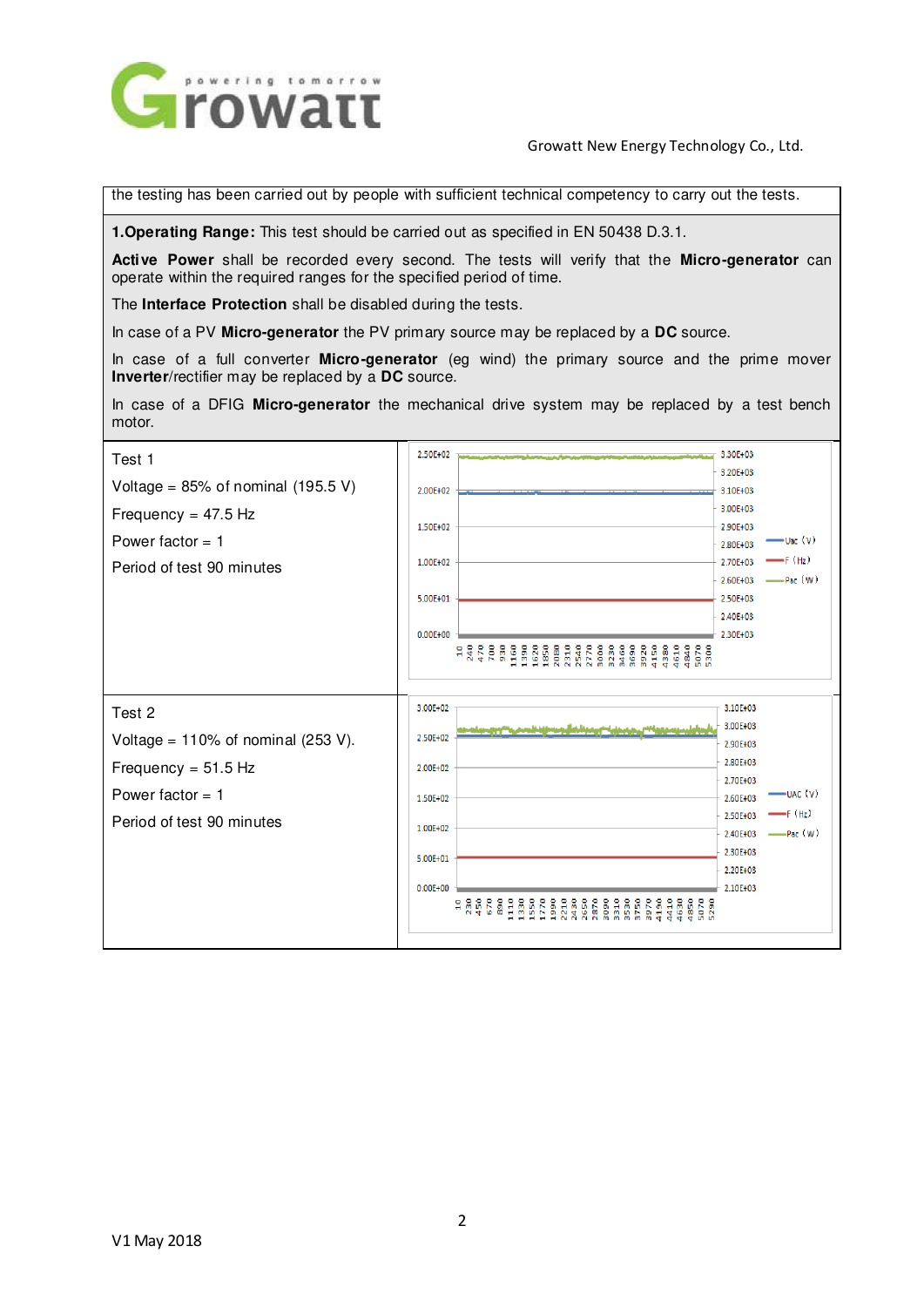

| Test 3                                | 3.00E+02     | 2.70E+03<br>والمستحدث والاستعمار والمتحدة<br>2.60E+03 |  |
|---------------------------------------|--------------|-------------------------------------------------------|--|
| Voltage = $110\%$ of nominal (253 V). | 2.50E+02     | 2.50E+03                                              |  |
| Frequency = $52.0$ Hz                 | 2.00E+02     | 2.40E+03                                              |  |
| Power factor $= 1$                    | 1.50E+02     | 2.30E+03<br>$-$ Uac $\langle V \rangle$<br>2.20E+03   |  |
| Period of test 15 minutes             | 1.00E+02     | $-$ F (Hz)<br>2.10E+03                                |  |
|                                       |              | $-$ Pac $(W)$<br>2.00E+03<br>1.90E+03                 |  |
|                                       | 5.00E+01     | 1.80E+03                                              |  |
|                                       | $0.00E + 00$ | 1.70E+03                                              |  |
|                                       |              | o<br><b>NNNNMMMMM</b> <del>dd</del><br><b>GGDD</b>    |  |

**2.Power Quality – Harmonics:** These tests should be carried out as specified in BS EN 61000-3-2. The chosen test should be undertaken with a fixed source of energy at two power levels a) between 45 and 55% and b) at 100% of Registered Capacity. The test requirements are specified in Annex A1 A.1.3.1 (Inverter connected) or Annex A2 A.2.3.1 (Synchronous).

Micro-generator tested to BS EN 61000-3-2

| Micro-generator rating per phase<br>(rpp) |                                              |                                              | 3.6                             |  | kW                                           |                                                      |                                                |
|-------------------------------------------|----------------------------------------------|----------------------------------------------|---------------------------------|--|----------------------------------------------|------------------------------------------------------|------------------------------------------------|
| Harmonic                                  | At 45-55% of Registered<br>Capacity          |                                              | 100% of Registered<br>Capacity  |  |                                              |                                                      |                                                |
|                                           | Measured<br>Value<br><b>MV</b><br>in<br>Amps | Norma<br>lised<br>Value<br>$(NV)$ in<br>Amps | Measured<br>Value MV in<br>Amps |  | Normali<br>sed<br>Value<br>$(NV)$ in<br>Amps | Limit in<br><b>BS EN</b><br>61000-<br>3-2 in<br>Amps | Higher limit for odd<br>harmonics 21 and above |
| $\overline{2}$                            | 0.065                                        | 0.080                                        | 0.11                            |  | 0.135                                        | 1.080                                                |                                                |
| 3                                         | 0.187                                        | 0.229                                        | 0.21                            |  | 0.258                                        | 2.300                                                |                                                |
| 4                                         | 0.027                                        | 0.033                                        | 0.04                            |  | 0.049                                        | 0.430                                                |                                                |
| 5                                         | 0.113                                        | 0.139                                        | 0.131                           |  | 0.161                                        | 1.140                                                |                                                |
| 6                                         | 0.019                                        | 0.023                                        | 0.029                           |  | 0.036                                        | 0.300                                                |                                                |
| $\overline{7}$                            | 0.069                                        | 0.085                                        | 0.079                           |  | 0.097                                        | 0.770                                                |                                                |
| 8                                         | 0.007                                        | 0.009                                        | 0.009                           |  | 0.011                                        | 0.230                                                |                                                |
| 9                                         | 0.045                                        | 0.055                                        | 0.059                           |  | 0.072                                        | 0.400                                                |                                                |
| 10                                        | 0.005                                        | 0.006                                        | 0.019                           |  | 0.023                                        | 0.184                                                |                                                |
| 11                                        | 0.027                                        | 0.033                                        | 0.049                           |  | 0.060                                        | 0.330                                                |                                                |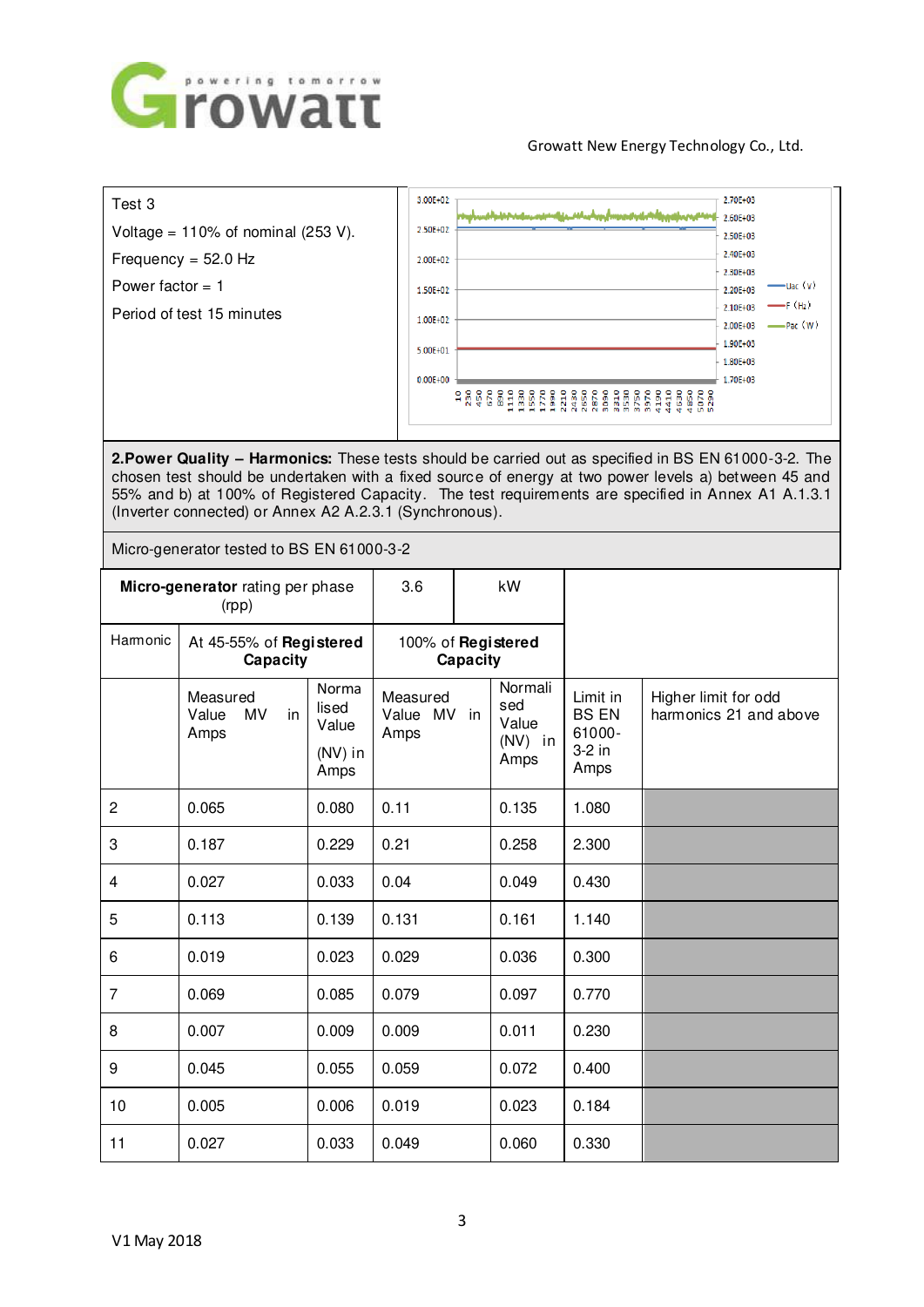

| 12     | 0.007 | 0.009 | 0.009 | 0.011 | 0.153 |       |
|--------|-------|-------|-------|-------|-------|-------|
| 13     | 0.007 | 0.009 | 0.051 | 0.063 | 0.210 |       |
| 14     | 0.007 | 0.009 | 0.021 | 0.026 | 0.131 |       |
| 15     | 0.008 | 0.010 | 0.031 | 0.038 | 0.150 |       |
| 16     | 0.008 | 0.010 | 0.021 | 0.026 | 0.115 |       |
| 17     | 0.017 | 0.021 | 0.049 | 0.060 | 0.132 |       |
| 18     | 0.007 | 0.009 | 0.019 | 0.023 | 0.102 |       |
| 19     | 0.027 | 0.033 | 0.049 | 0.060 | 0.118 |       |
| 20     | 0.007 | 0.009 | 0.019 | 0.023 | 0.092 |       |
| 21     | 0.037 | 0.045 | 0.069 | 0.085 | 0.107 | 0.160 |
| 22     | 0.017 | 0.021 | 0.019 | 0.023 | 0.084 |       |
| 23     | 0.027 | 0.033 | 0.059 | 0.072 | 0.098 | 0.147 |
| 24     | 0.007 | 0.009 | 0.029 | 0.036 | 0.077 |       |
| 25     | 0.037 | 0.045 | 0.059 | 0.072 | 0.090 | 0.135 |
| 26     | 0.007 | 0.009 | 0.009 | 0.011 | 0.071 |       |
| 27     | 0.027 | 0.033 | 0.037 | 0.045 | 0.083 | 0.124 |
| 28     | 0.007 | 0.009 | 0.007 | 0.009 | 0.066 |       |
| 29     | 0.038 | 0.047 | 0.049 | 0.060 | 0.078 | 0.117 |
| $30\,$ | 0.008 | 0.010 | 0.009 | 0.011 | 0.061 |       |
| 31     | 0.018 | 0.022 | 0.029 | 0.036 | 0.073 | 0.109 |
| 32     | 0.007 | 0.009 | 0.017 | 0.021 | 0.058 |       |
| 33     | 0.017 | 0.021 | 0.027 | 0.033 | 0.068 | 0.102 |
| 34     | 0.007 | 0.009 | 0.019 | 0.023 | 0.054 |       |
| 35     | 0.017 | 0.021 | 0.029 | 0.036 | 0.064 | 0.096 |
| 36     | 0.007 | 0.009 | 0.009 | 0.011 | 0.051 |       |
| 37     | 0.007 | 0.009 | 0.019 | 0.023 | 0.061 | 0.091 |
| 38     | 0.007 | 0.009 | 0.009 | 0.011 | 0.048 |       |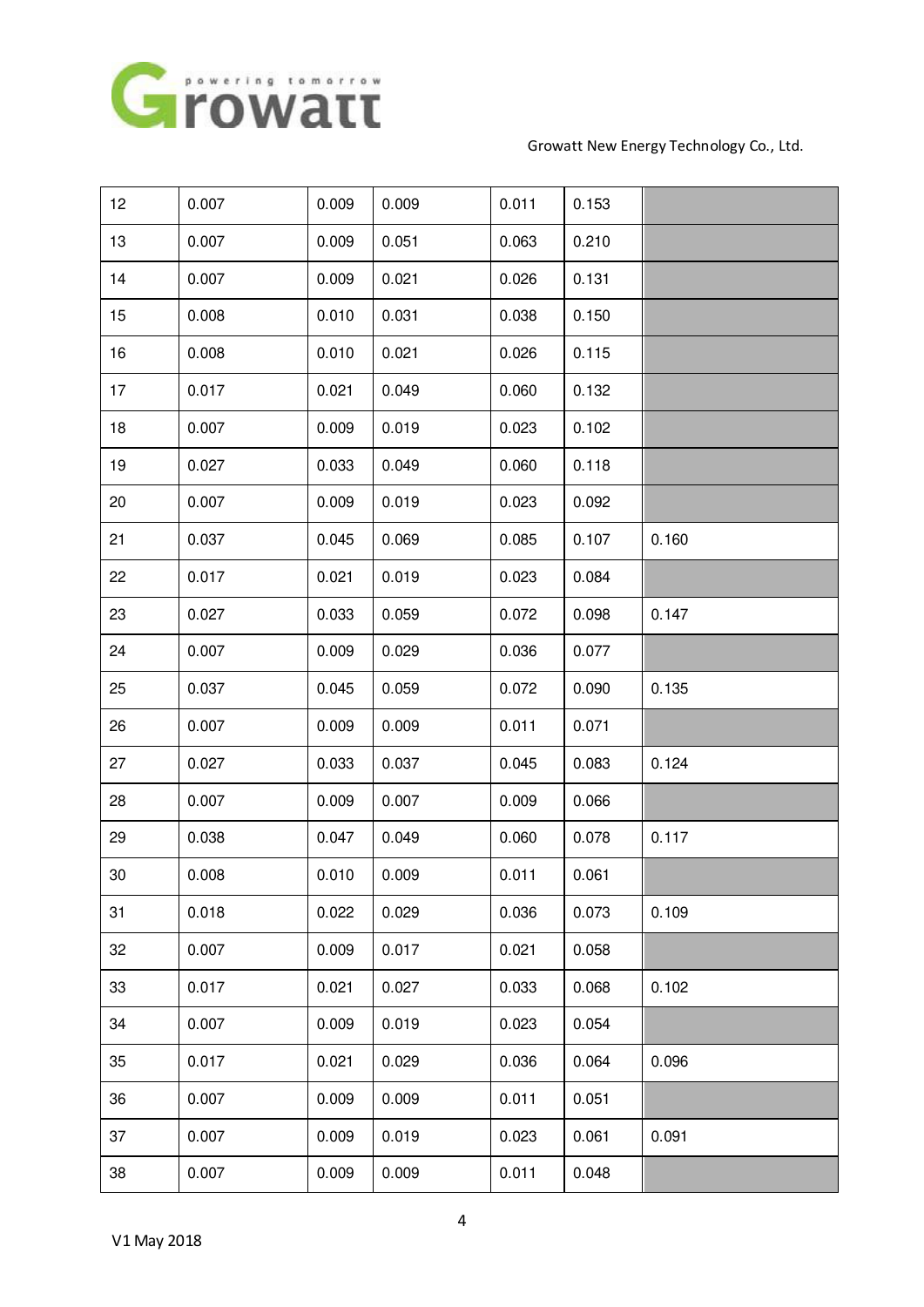

| 39                                     | 0.007                                                                                                                                                                                                                                         |      | 0.009     | 0.019 |                                                                                        | 0.023     | 0.058                    | 0.087   |                                                                                                     |  |
|----------------------------------------|-----------------------------------------------------------------------------------------------------------------------------------------------------------------------------------------------------------------------------------------------|------|-----------|-------|----------------------------------------------------------------------------------------|-----------|--------------------------|---------|-----------------------------------------------------------------------------------------------------|--|
| 40                                     | 0.008                                                                                                                                                                                                                                         |      | 0.010     | 0.011 |                                                                                        | 0.013     | 0.046                    |         |                                                                                                     |  |
|                                        | Note the higher limits for odd harmonics 21 and above are only allowable under certain conditions, if<br>these higher limits are utilised please state the exemption used as detailed in part 6.2.3.4 of BS EN<br>61000-3-2 in the box below. |      |           |       |                                                                                        |           |                          |         |                                                                                                     |  |
|                                        |                                                                                                                                                                                                                                               |      |           |       |                                                                                        |           |                          |         |                                                                                                     |  |
|                                        |                                                                                                                                                                                                                                               |      |           |       |                                                                                        |           |                          |         |                                                                                                     |  |
|                                        |                                                                                                                                                                                                                                               |      |           |       |                                                                                        |           |                          |         |                                                                                                     |  |
|                                        |                                                                                                                                                                                                                                               |      |           |       |                                                                                        |           |                          |         |                                                                                                     |  |
|                                        |                                                                                                                                                                                                                                               |      |           |       |                                                                                        |           |                          |         |                                                                                                     |  |
|                                        |                                                                                                                                                                                                                                               |      |           |       |                                                                                        |           |                          |         |                                                                                                     |  |
|                                        |                                                                                                                                                                                                                                               |      |           |       |                                                                                        |           |                          |         |                                                                                                     |  |
|                                        |                                                                                                                                                                                                                                               |      |           |       |                                                                                        |           |                          |         |                                                                                                     |  |
|                                        |                                                                                                                                                                                                                                               |      |           |       |                                                                                        |           |                          |         |                                                                                                     |  |
|                                        |                                                                                                                                                                                                                                               |      |           |       |                                                                                        |           |                          |         |                                                                                                     |  |
|                                        |                                                                                                                                                                                                                                               |      |           |       |                                                                                        |           |                          |         |                                                                                                     |  |
|                                        |                                                                                                                                                                                                                                               |      |           |       |                                                                                        |           |                          |         | 3. Power Quality - Voltage fluctuations and Flicker: These tests should be undertaken in accordance |  |
|                                        | Starting                                                                                                                                                                                                                                      |      |           |       | with EREC G98 Annex A1 A.1.3.3 (Inverter connected) or Annex A2 A.2.3.3 (Synchronous). |           |                          | Running |                                                                                                     |  |
|                                        |                                                                                                                                                                                                                                               |      |           |       | Stopping                                                                               |           |                          |         |                                                                                                     |  |
|                                        | d max                                                                                                                                                                                                                                         | d c  | d(t)      | d max | d c                                                                                    | d(t)      | $P_{st}$                 |         | $P_{it}$ 2 hours                                                                                    |  |
| Measured<br>Values at<br>test          | 1.07                                                                                                                                                                                                                                          | 0.03 | 0         | 1.07  | 0.24                                                                                   | 0         | 0.20                     |         | 0.14                                                                                                |  |
| impedance                              |                                                                                                                                                                                                                                               |      |           |       |                                                                                        |           |                          |         |                                                                                                     |  |
| Normalised<br>to standard<br>impedance | 1.08                                                                                                                                                                                                                                          | 0.03 | $\pmb{0}$ | 1.08  | 0.25                                                                                   | $\pmb{0}$ | 0.21                     |         | 0.15                                                                                                |  |
| Normalised                             | $\overline{\phantom{a}}$                                                                                                                                                                                                                      | --   | $-$       | $-$   | $-$                                                                                    |           | $\overline{\phantom{a}}$ |         | --                                                                                                  |  |
| to required<br>maximum<br>impedance    |                                                                                                                                                                                                                                               |      |           |       |                                                                                        |           |                          |         |                                                                                                     |  |
| Limits set<br>under BS<br>EN 61000-    | 4%                                                                                                                                                                                                                                            | 3.3% | 3.3%      | 4%    | 3.3%                                                                                   | 3.3%      | 1.0                      |         | 0.65                                                                                                |  |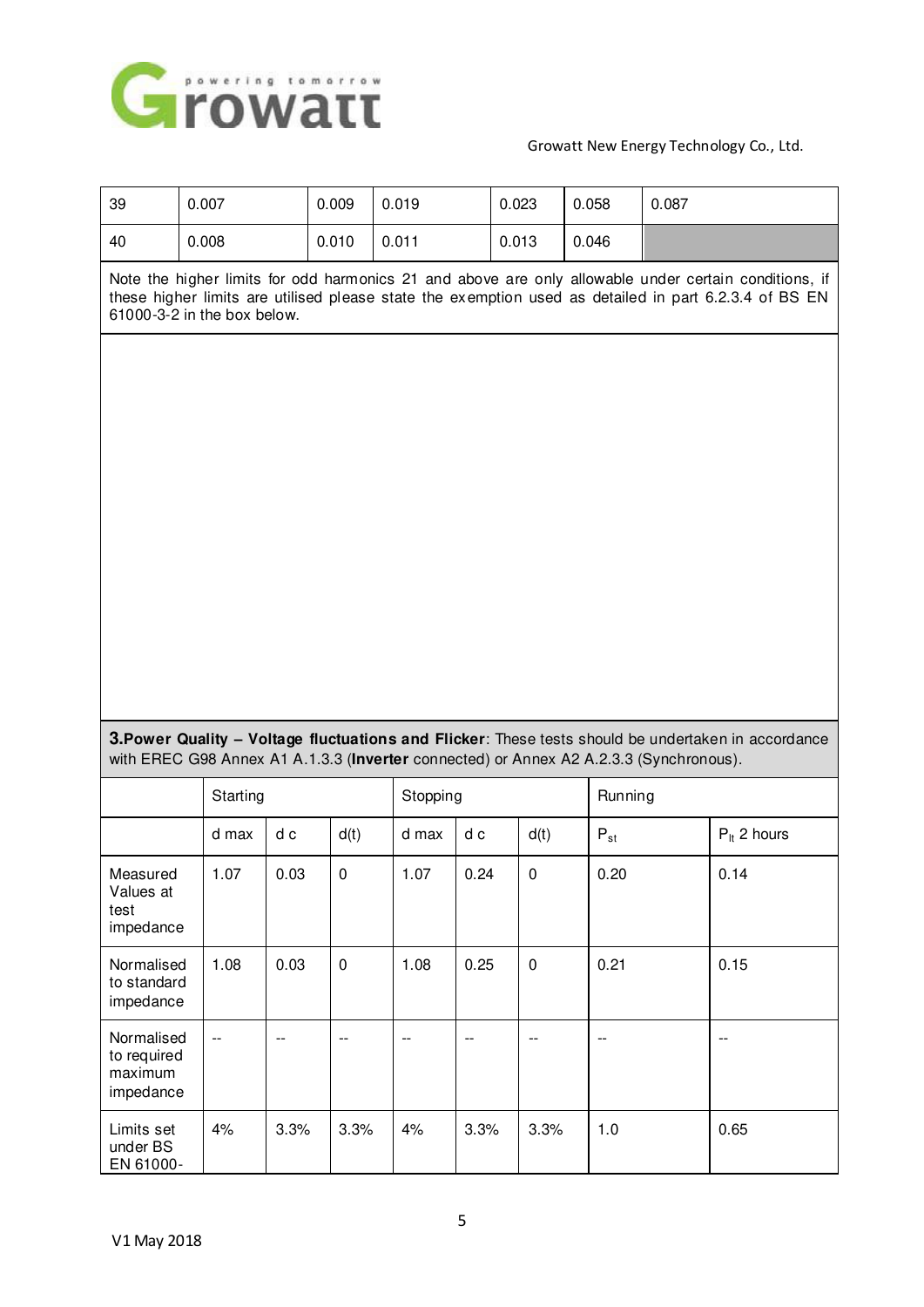

| $3 - 11$                                                                                                                                                                                                                                                                                                                                                                                                                                                                                                                                                                                                                                                                                                                                                                                                                                                                                                                                                                                                                                                                                                                                                                                                                                                              |        |                          |               |                      |               |  |                     |   |                                                                                                    |
|-----------------------------------------------------------------------------------------------------------------------------------------------------------------------------------------------------------------------------------------------------------------------------------------------------------------------------------------------------------------------------------------------------------------------------------------------------------------------------------------------------------------------------------------------------------------------------------------------------------------------------------------------------------------------------------------------------------------------------------------------------------------------------------------------------------------------------------------------------------------------------------------------------------------------------------------------------------------------------------------------------------------------------------------------------------------------------------------------------------------------------------------------------------------------------------------------------------------------------------------------------------------------|--------|--------------------------|---------------|----------------------|---------------|--|---------------------|---|----------------------------------------------------------------------------------------------------|
|                                                                                                                                                                                                                                                                                                                                                                                                                                                                                                                                                                                                                                                                                                                                                                                                                                                                                                                                                                                                                                                                                                                                                                                                                                                                       |        |                          |               |                      |               |  |                     |   |                                                                                                    |
| Test<br>Impedance                                                                                                                                                                                                                                                                                                                                                                                                                                                                                                                                                                                                                                                                                                                                                                                                                                                                                                                                                                                                                                                                                                                                                                                                                                                     | R      | 0.4                      |               | Ω                    | X             |  | 0.25                | Ω |                                                                                                    |
| Standard<br>Impedance                                                                                                                                                                                                                                                                                                                                                                                                                                                                                                                                                                                                                                                                                                                                                                                                                                                                                                                                                                                                                                                                                                                                                                                                                                                 | R      | $0.24*$<br>$0.4 \lambda$ |               | Ω                    | X             |  | $0.15*$<br>$0.25$ ^ | Ω |                                                                                                    |
| Maximum<br>Impedance                                                                                                                                                                                                                                                                                                                                                                                                                                                                                                                                                                                                                                                                                                                                                                                                                                                                                                                                                                                                                                                                                                                                                                                                                                                  | R      |                          |               | Ω                    | X             |  |                     | Ω |                                                                                                    |
| Applies to three phase and split single phase Micro-generators.<br>^ Applies to single phase Micro-generators and Micro-generators using two phases on a three phase<br>system.<br>For voltage change and flicker measurements the following formula is to be used to convert the<br>measured values to the normalised values where the power factor of the generation output is 0.98 or<br>above.<br>Normalised value = Measured value*reference source resistance/measured source resistance at test<br>point.<br>Single phase units reference source resistance is 0.4 $\Omega$<br>Two phase units in a three phase system reference source resistance is $0.4 \Omega$ .<br>Two phase units in a split phase system reference source resistance is $0.24 \Omega$ .<br>Three phase units reference source resistance is $0.24 \Omega$ .<br>Where the power factor of the output is under 0.98 then the X to R ratio of the test impedance should be<br>close to that of the Standard Impedance.<br>The stopping test should be a trip from full load operation.<br>The duration of these tests need to conform to the particular requirements set out in the testing notes for<br>the technology under test. Dates and location of the test need to be noted below. |        |                          |               |                      |               |  |                     |   |                                                                                                    |
| Test start date                                                                                                                                                                                                                                                                                                                                                                                                                                                                                                                                                                                                                                                                                                                                                                                                                                                                                                                                                                                                                                                                                                                                                                                                                                                       |        |                          | 12, DEC, 2018 |                      | Test end date |  | 12, DEC, 2018       |   |                                                                                                    |
| <b>Test location</b>                                                                                                                                                                                                                                                                                                                                                                                                                                                                                                                                                                                                                                                                                                                                                                                                                                                                                                                                                                                                                                                                                                                                                                                                                                                  |        |                          |               | Growatt R&D Test Lab |               |  |                     |   |                                                                                                    |
| D.3.10                                                                                                                                                                                                                                                                                                                                                                                                                                                                                                                                                                                                                                                                                                                                                                                                                                                                                                                                                                                                                                                                                                                                                                                                                                                                |        |                          |               |                      |               |  |                     |   | 4. Power quality - DC injection: This test should be carried out in accordance with EN 50438 Annex |
| Test power<br>level                                                                                                                                                                                                                                                                                                                                                                                                                                                                                                                                                                                                                                                                                                                                                                                                                                                                                                                                                                                                                                                                                                                                                                                                                                                   | 20%    |                          | 50%           |                      | 75%           |  | 100%                |   |                                                                                                    |
| Recorded<br>value in Amps                                                                                                                                                                                                                                                                                                                                                                                                                                                                                                                                                                                                                                                                                                                                                                                                                                                                                                                                                                                                                                                                                                                                                                                                                                             | 16.5mA |                          | 17.1 mA       |                      | 17.2 mA       |  | 17.7mA              |   |                                                                                                    |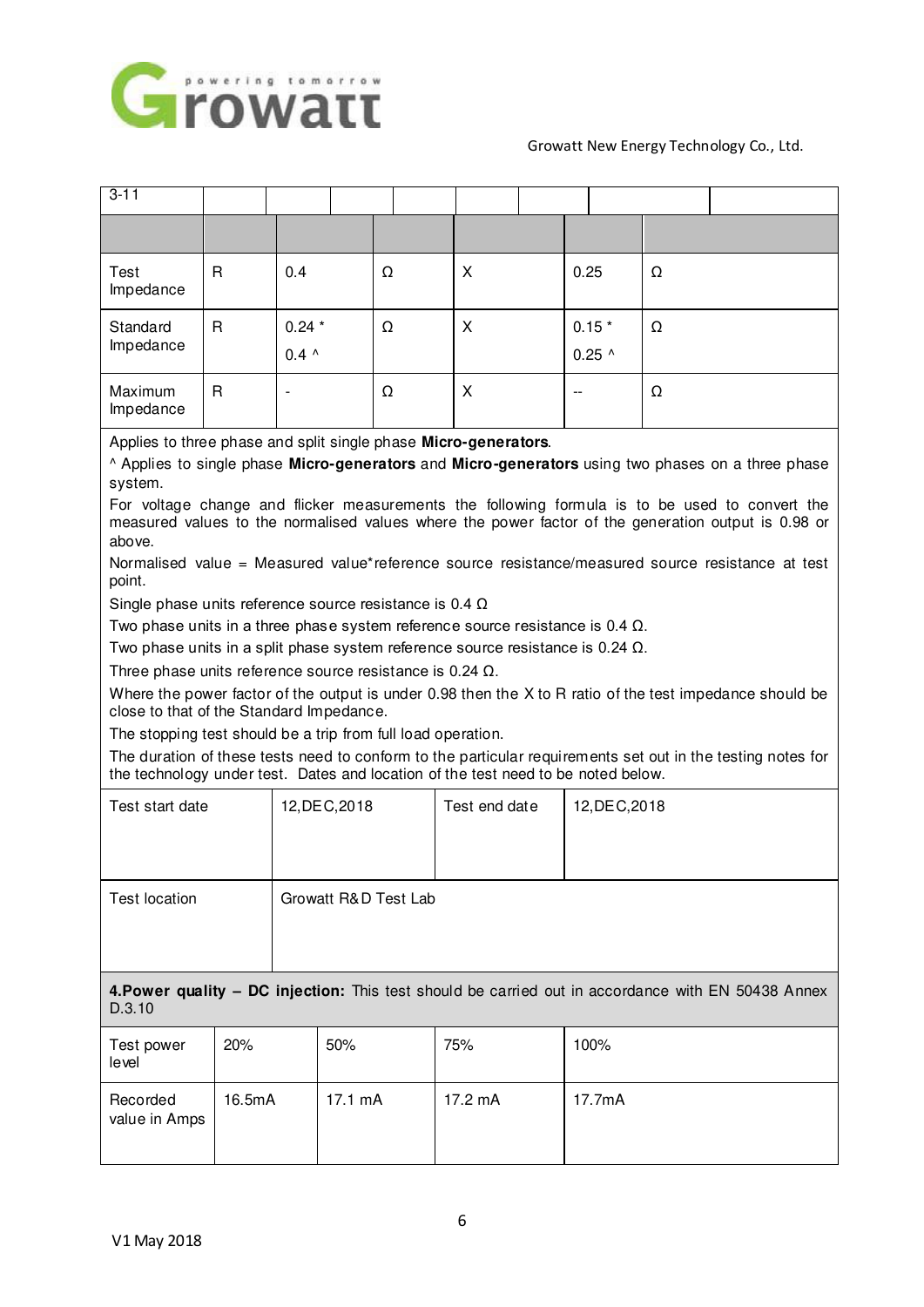

| as % of rated<br>AC current                                                                                                                                                                                                       | 0.1%      |               | 0.11%        | 0.11%         |         | 0.11%           |                                                                                                                                                                                                          |  |
|-----------------------------------------------------------------------------------------------------------------------------------------------------------------------------------------------------------------------------------|-----------|---------------|--------------|---------------|---------|-----------------|----------------------------------------------------------------------------------------------------------------------------------------------------------------------------------------------------------|--|
| Limit                                                                                                                                                                                                                             | 0.25%     |               | 0.25%        | 0.25%         |         | 0.25%           |                                                                                                                                                                                                          |  |
| 5. Power Quality - Power factor: This test shall be carried out in accordance with EN 50548 Annex<br>D.3.4.1 but with nominal voltage -6% and +10%. Voltage to be maintained within ±1.5% of the stated<br>level during the test. |           |               |              |               |         |                 |                                                                                                                                                                                                          |  |
| 216.2 V                                                                                                                                                                                                                           |           |               |              | 230 V         |         | 253 V           |                                                                                                                                                                                                          |  |
| 20% of Registered<br>Capacity                                                                                                                                                                                                     |           | 0.96017       |              | 0.96129       |         | 0.95492         |                                                                                                                                                                                                          |  |
| 50% of Registered<br>Capacity                                                                                                                                                                                                     |           | 0.99127       |              | 0.99171       |         | 0.98993         |                                                                                                                                                                                                          |  |
| 75% of Registered<br>Capacity                                                                                                                                                                                                     |           | 0.99446       |              | 0.99427       |         | 0.99391         |                                                                                                                                                                                                          |  |
| 100% of Registered<br>Capacity                                                                                                                                                                                                    |           | 0.99531       |              | 0.99644       |         | 0.99563         |                                                                                                                                                                                                          |  |
| Limit                                                                                                                                                                                                                             |           | >0.95         |              | >0.95         |         | >0.95           |                                                                                                                                                                                                          |  |
| (Synchronous)                                                                                                                                                                                                                     |           |               |              |               |         |                 | <b>6. Protection – Frequency tests:</b> These tests should be carried out in accordance with EN 50438<br>Annex D.2.4 and the notes in EREC G98 Annex A1 A.1.2.3 (Inverter connected) or Annex A2 A.2.2.3 |  |
| Function                                                                                                                                                                                                                          | Setting   |               | Trip test    |               |         | "No trip tests" |                                                                                                                                                                                                          |  |
|                                                                                                                                                                                                                                   | Frequency | Time<br>delay | Frequency    | Time<br>delay |         | Frequency /time | Confirm no trip                                                                                                                                                                                          |  |
| 11/T                                                                                                                                                                                                                              | $47 - 11$ | $\sim$ -      | $477$ $5411$ | 00.00         | 47 7 Hz |                 | No. The st                                                                                                                                                                                               |  |

| $U/F$ stage          | 47.5 Hz | 20 <sub>s</sub> | 47.51 Hz | 20.08s | 47.7 Hz<br>25 <sub>s</sub> | No Trip |
|----------------------|---------|-----------------|----------|--------|----------------------------|---------|
| U/F<br>stage<br>2    | 47 Hz   | 0.5s            | 47.0Hz   | 0.51s  | 47.2 Hz<br>19.98 s         | No Trip |
|                      |         |                 |          |        | 46.8 Hz<br>0.48 s          | No Trip |
| $O/F$ stage          | 52 Hz   | 0.5s            | 52.01 Hz | 0.99s  | 51.8 Hz<br>89.98 s         | No Trip |
|                      |         |                 |          |        | 52.2 Hz<br>0.48 s          | No Trip |
| $\sim$ $\sim$ $\sim$ |         |                 |          |        |                            |         |

Note. For frequency trip tests the frequency required to trip is the setting  $\pm$  0.1 Hz. In order to measure the time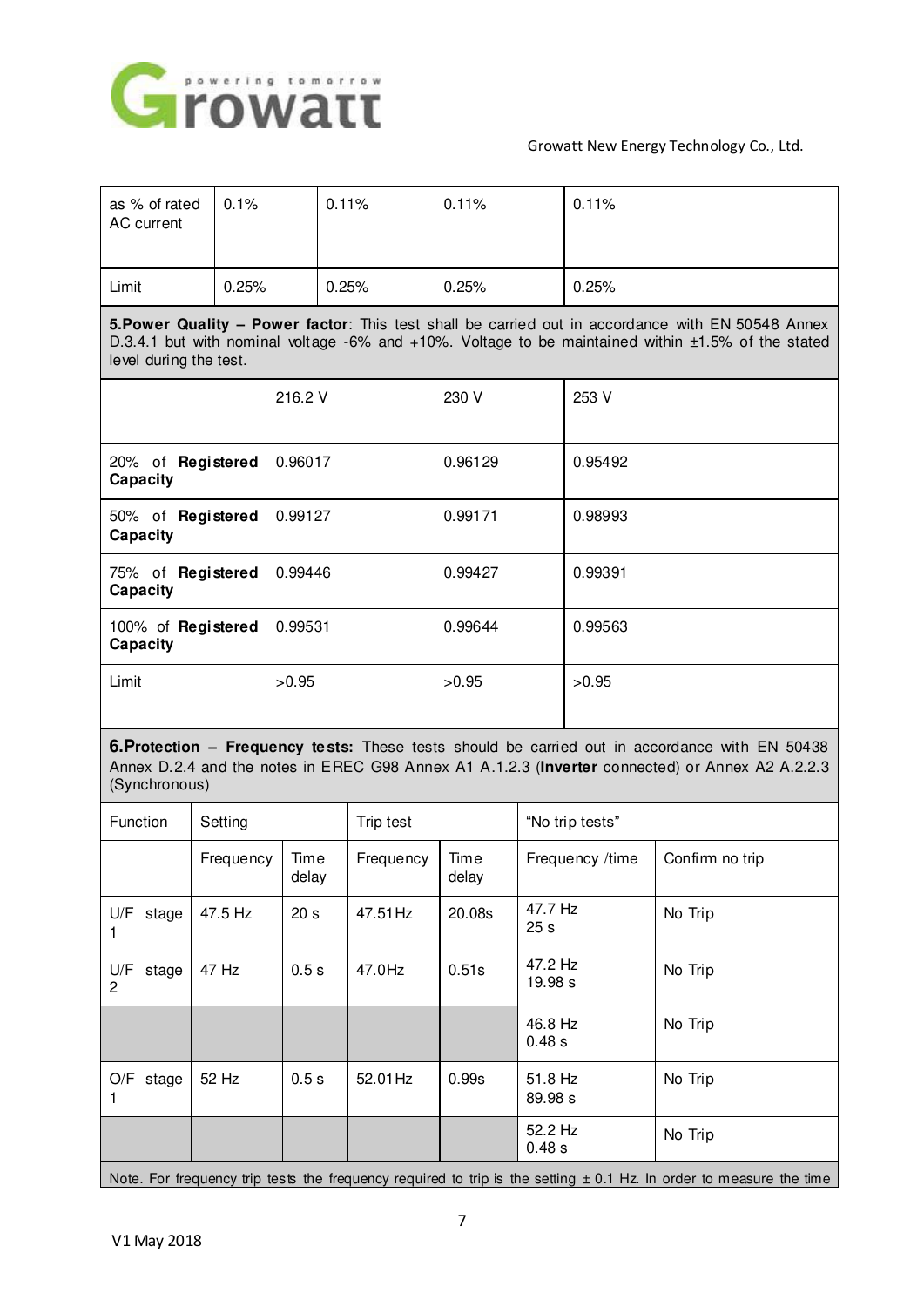

delay a larger deviation than the minimum required to operate the projection can be used. The "No trip tests" need to be carried out at the setting  $\pm$  0.2 Hz and for the relevant times as shown in the table above to ensure that the protection will not trip in error.

**7.Protection – Voltage tests:** These tests should be carried out in accordance with EN 50438 Annex D.2.3 and the notes in EREC G98 Annex A1 A.1.2.2 (**Inverter** connected) or Annex A2 A.2.2.2 (Synchronous)

| <b>Function</b> | Setting |                  | Trip test |                   | "No trip tests"   |                 |
|-----------------|---------|------------------|-----------|-------------------|-------------------|-----------------|
|                 | Voltage | Time<br>delay    | Voltage   | Time<br>delay     | Voltage /time     | Confirm no trip |
| U/V             | 184 V   | 2.5s             | 184.15V   | 2.687s            | 188 V<br>3.50s    | No Trip         |
|                 |         |                  |           |                   | 180 V<br>2.48 s   | No Trip         |
| $O/V$ stage 1   | 262.2 V | 1.0 <sub>s</sub> | 262.78V   | 1.02 <sub>S</sub> | 258.2 V<br>2.0 s  | No Trip         |
| $O/V$ stage 2   | 273.7 V | 0.5s             | 274V      | 0.514s            | 269.7 V<br>0.98 s | No Trip         |
|                 |         |                  |           |                   | 277.7 V<br>0.48 s | No Trip         |

Note for Voltage tests the Voltage required to trip is the setting ±3.45 V. The time delay can be measured at a larger deviation than the minimum required to operate the protection. The No trip tests need to be carried out at the setting ±4 V and for the relevant times as shown in the table above to ensure that the protection will not trip in error.

**8.Protection – Loss of Mains test:** For PV Inverters shall be tested in accordance with BS EN 62116. Other Inverters should be tested in accordance with EN 50438 Annex D.2.5 at 10%, 55% and 100% of rated power.

To be carried out at three output power levels with a tolerance of plus or minus 5% in Test Power levels.

| <b>Test Power</b>                        | 10%                                     | 55%                                     | 100%                                    | 10%                                        | 55%                                      | 100%                                       |
|------------------------------------------|-----------------------------------------|-----------------------------------------|-----------------------------------------|--------------------------------------------|------------------------------------------|--------------------------------------------|
| Balancing load<br>on islanded<br>network | 95% of<br><b>Registered</b><br>Capacity | 95% of<br><b>Registered</b><br>Capacity | 95% of<br><b>Registered</b><br>Capacity | $105%$ of<br><b>Registered</b><br>Capacity | 105% of<br><b>Registered</b><br>Capacity | $105%$ of<br><b>Registered</b><br>Capacity |
| Trip time. Limit<br>is 0.5 s             | 0.30 <sub>s</sub>                       | 0.31s                                   | 0.31s                                   | 0.32s                                      | 0.31s                                    | 0.30s                                      |

For Multi phase **Micro-generators** confirm that the device shuts down correctly after the removal of a single fuse as well as operation of all phases.

| Test Power                               | 10%                              | 55%                              | 100%                               | 10%                               | 55%                                 | 100%                                |
|------------------------------------------|----------------------------------|----------------------------------|------------------------------------|-----------------------------------|-------------------------------------|-------------------------------------|
| Balancing load<br>on islanded<br>network | 95% of<br>Registered<br>Capacity | 95% of<br>Registered<br>Capacity | $95%$ of<br>Registered<br>Capacity | 105% of<br>Registered<br>Capacity | $105%$ of<br>Registered<br>Capacity | $105%$ of<br>Registered<br>Capacity |
| Trip time. Ph1                           |                                  |                                  |                                    |                                   |                                     |                                     |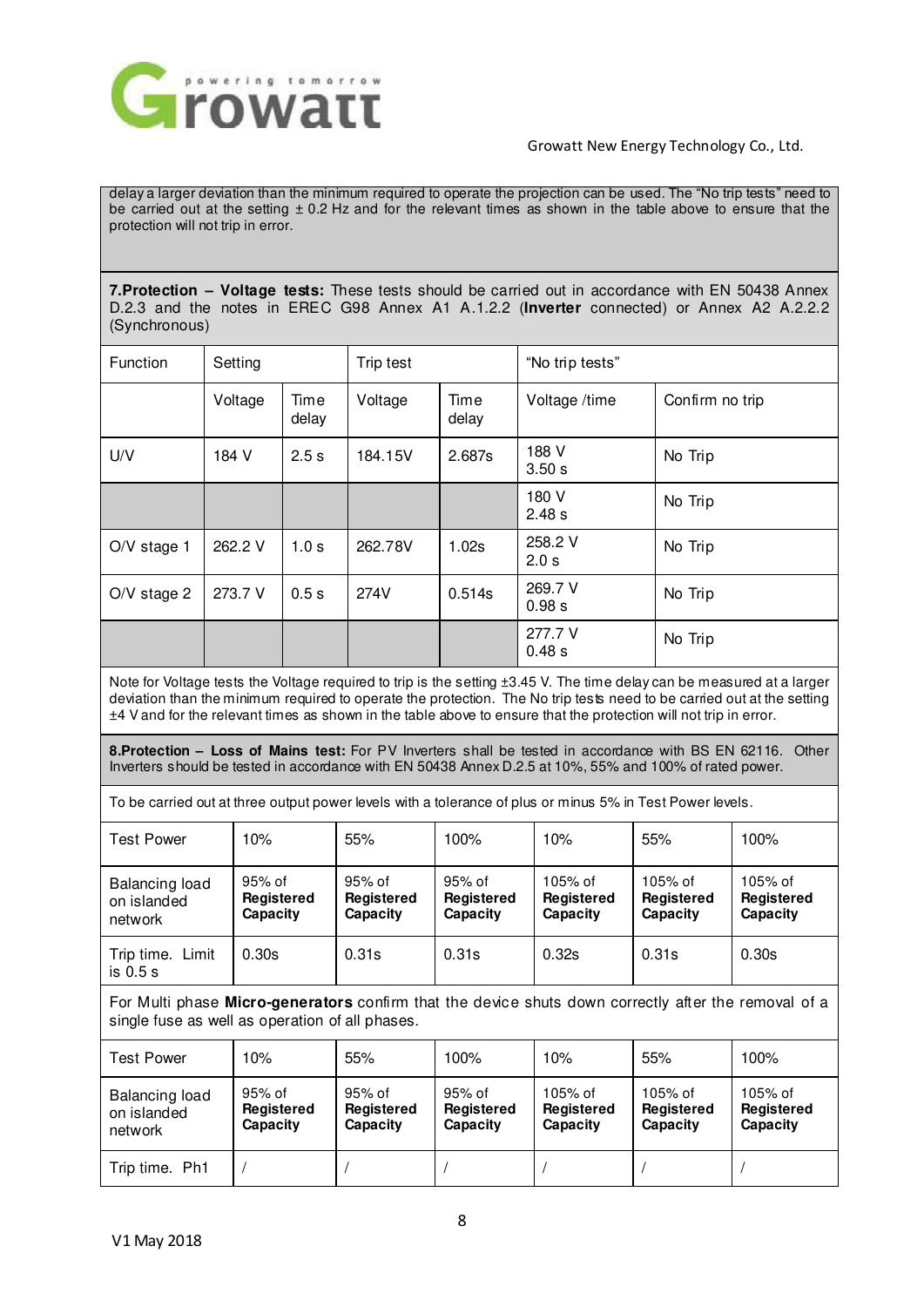

| fuse removed                                                                                                                                                                                                                                |                                  |         |                                  |                      |                                  |                                   |                                   |                 |                                   |                                   |
|---------------------------------------------------------------------------------------------------------------------------------------------------------------------------------------------------------------------------------------------|----------------------------------|---------|----------------------------------|----------------------|----------------------------------|-----------------------------------|-----------------------------------|-----------------|-----------------------------------|-----------------------------------|
| <b>Test Power</b>                                                                                                                                                                                                                           | 10%                              |         | 55%                              | 100%                 |                                  |                                   | 10%                               |                 | 55%                               | 100%                              |
| Balancing load<br>on islanded<br>network                                                                                                                                                                                                    | 95% of<br>Registered<br>Capacity |         | 95% of<br>Registered<br>Capacity |                      | 95% of<br>Registered<br>Capacity |                                   | 105% of<br>Registered<br>Capacity |                 | 105% of<br>Registered<br>Capacity | 105% of<br>Registered<br>Capacity |
| Trip time. Ph2<br>fuse removed                                                                                                                                                                                                              | $\sqrt{2}$                       |         | $\overline{1}$                   | $\prime$             |                                  | $\prime$                          |                                   |                 | $\prime$                          | $\sqrt{2}$                        |
| <b>Test Power</b>                                                                                                                                                                                                                           | 10%                              |         | 55%                              | 100%                 |                                  |                                   | 10%                               |                 | 55%                               | 100%                              |
| <b>Balancing load</b><br>on islanded<br>network                                                                                                                                                                                             | 95% of<br>Registered<br>Capacity |         | 95% of<br>Registered<br>Capacity | 95% of<br>Capacity   | Registered                       | 105% of<br>Registered<br>Capacity |                                   |                 | 105% of<br>Registered<br>Capacity | 105% of<br>Registered<br>Capacity |
| Trip time. Ph3<br>fuse removed                                                                                                                                                                                                              | $\sqrt{2}$                       |         |                                  |                      |                                  | $\prime$                          |                                   |                 | $\prime$                          |                                   |
| Note for technologies which have a substantial shut down time this can be added to the 0.5 s in<br>establishing that the trip occurred in less than 0.5 s. Maximum shut down time could therefore be up to<br>1.0 s for these technologies. |                                  |         |                                  |                      |                                  |                                   |                                   |                 |                                   |                                   |
| Indicate additional shut down time included in above results.<br>0.3ms                                                                                                                                                                      |                                  |         |                                  |                      |                                  |                                   |                                   |                 |                                   |                                   |
|                                                                                                                                                                                                                                             |                                  |         |                                  |                      |                                  |                                   |                                   |                 |                                   |                                   |
| For Inverters tested to BS EN 62116 the following sub set of tests should be recorded in the following<br>table.                                                                                                                            |                                  |         |                                  |                      |                                  |                                   |                                   |                 |                                   |                                   |
| Test Power and                                                                                                                                                                                                                              | 33%                              |         | 66%                              | 100%                 |                                  | 33%                               |                                   |                 | 66%                               | 100%                              |
| imbalance                                                                                                                                                                                                                                   | -5% Q                            |         | -5% Q                            | -5% P                |                                  | $+5\%$ Q                          |                                   |                 | $+5\%$ Q                          | $+5%P$                            |
|                                                                                                                                                                                                                                             | Test 22                          |         | Test 12                          |                      | Test 5                           |                                   | Test 31                           |                 | Test 21                           | Test 10                           |
| Trip time.<br>$Limit \midis 0.5 s$                                                                                                                                                                                                          | 0.31s                            |         | 0.31s                            | 0.30 <sub>s</sub>    |                                  | 0.34s                             |                                   |                 | 0.29s                             | 0.29s                             |
| 9. Protection - Frequency change, Vector Shift Stability test: This test should be carried out in<br>accordance with EREC G98 Annex A1 A.1.2.6 (Inverter connected) or Annex A2 A.2.2.6 (Synchronous).                                      |                                  |         |                                  |                      |                                  |                                   |                                   |                 |                                   |                                   |
|                                                                                                                                                                                                                                             |                                  |         | <b>Start Frequency</b>           |                      | Change                           |                                   | Confirm no trip                   |                 |                                   |                                   |
| Positive Vector Shift                                                                                                                                                                                                                       |                                  | 49.0 Hz |                                  |                      | $+50$ degrees                    |                                   | No Trip                           |                 |                                   |                                   |
| Negative Vector Shift                                                                                                                                                                                                                       |                                  | 50.0 Hz |                                  |                      | - 50 degrees                     |                                   | No Trip                           |                 |                                   |                                   |
| 10. Protection - Frequency change, RoCoF Stability test: The requirement is specified in section<br>11.3, test procedure in Annex A.1.2.6 (Inverter connected) or Annex A2 A.2.2.6 (Synchronous).                                           |                                  |         |                                  |                      |                                  |                                   |                                   |                 |                                   |                                   |
| Ramp range                                                                                                                                                                                                                                  | Test frequency ramp:             |         |                                  | <b>Test Duration</b> |                                  |                                   |                                   | Confirm no trip |                                   |                                   |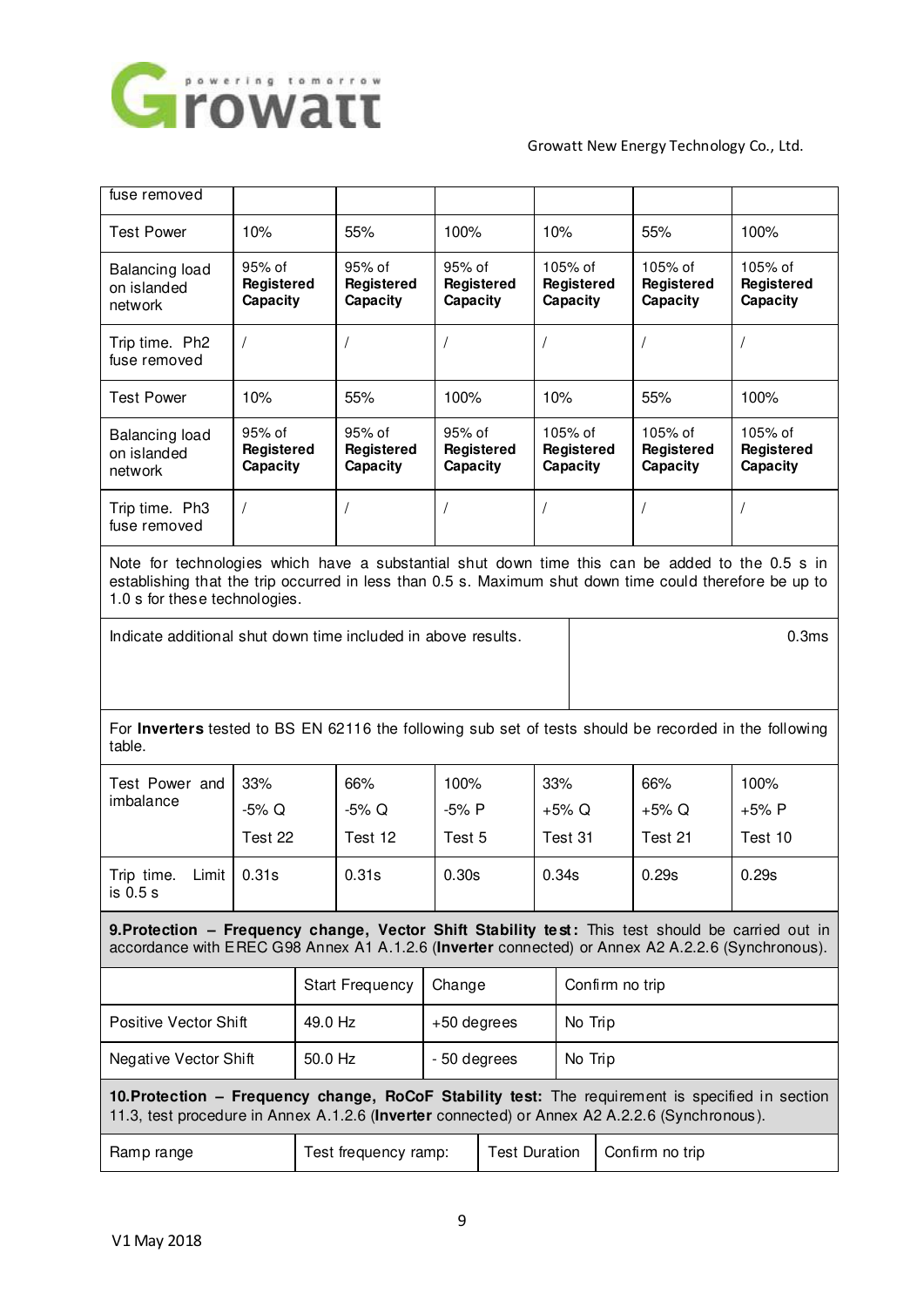

| 49.0 Hz to 51.0 Hz                                                                                                                                                                                                                                                             | $+0.95$ Hzs <sup>-1</sup> |                                              |           | 2.1 s     |           | No Trip |                             |                                    |  |
|--------------------------------------------------------------------------------------------------------------------------------------------------------------------------------------------------------------------------------------------------------------------------------|---------------------------|----------------------------------------------|-----------|-----------|-----------|---------|-----------------------------|------------------------------------|--|
| 51.0 Hz to 49.0 Hz                                                                                                                                                                                                                                                             | $-0.95$ Hzs <sup>-1</sup> |                                              |           | 2.1 s     |           | No Trip |                             |                                    |  |
| 11. Limited Frequency Sensitive Mode - Overfrequency test: This test should be carried out in<br>accordance with EN 50438 Annex D.3.3 Power response to over- frequency. The test should be carried<br>out using the specific threshold frequency of 50.4 Hz and Droop of 10%. |                           |                                              |           |           |           |         |                             |                                    |  |
| Test sequence at<br>Registered<br>Capacity >80%                                                                                                                                                                                                                                |                           | Measured<br>Active<br><b>Power</b><br>Output |           | Frequency |           |         | <b>Primary Power Source</b> | Active<br><b>Power</b><br>Gradient |  |
| Step a) 50.00 Hz ±0.01 Hz                                                                                                                                                                                                                                                      |                           | 3647.23W<br>50.001 Hz                        |           |           | 3744.68 W |         |                             |                                    |  |
| Step b) 50.45 Hz ±0.05 Hz                                                                                                                                                                                                                                                      |                           | 3568.86W                                     |           | 50.452 Hz |           |         |                             |                                    |  |
| Step c) 50.70 Hz ±0.10 Hz                                                                                                                                                                                                                                                      |                           | 3278.37W                                     |           | 50.669 Hz |           |         |                             |                                    |  |
| Step d) 51.15 Hz ±0.05 Hz                                                                                                                                                                                                                                                      |                           | 2767.84W                                     |           | 51.152 Hz |           |         |                             |                                    |  |
| Step e) 50.70 Hz ±0.10 Hz                                                                                                                                                                                                                                                      |                           | 3281.61W                                     |           | 50.696 Hz |           |         |                             |                                    |  |
| Step f) 50.45 Hz ±0.05 Hz                                                                                                                                                                                                                                                      |                           | 3580.55W                                     |           | 50.45 Hz  |           |         |                             |                                    |  |
| Step g) 50.00 Hz ±0.01 Hz                                                                                                                                                                                                                                                      | 3648.6W                   |                                              | 50.001 Hz |           |           |         |                             |                                    |  |
|                                                                                                                                                                                                                                                                                |                           |                                              |           |           |           |         |                             |                                    |  |
| Test sequence at<br><b>Registered Capacity 40%</b><br>$-60%$                                                                                                                                                                                                                   |                           | Measured<br>Active<br><b>Power</b><br>Output |           | Frequency |           |         | <b>Primary Power Source</b> | Active<br><b>Power</b><br>Gradient |  |
| Step a) 50.00 Hz ±0.01 Hz                                                                                                                                                                                                                                                      |                           | 1828.53W                                     |           | 49.999 Hz | 1848.36 W |         |                             |                                    |  |
| Step b) 50.45 Hz ±0.05 Hz                                                                                                                                                                                                                                                      |                           | 1732.7W                                      | 50.45 Hz  |           |           |         |                             |                                    |  |
| Step c) 50.70 Hz ±0.10 Hz                                                                                                                                                                                                                                                      |                           | 1556.47W                                     |           | 50.702 Hz |           |         |                             |                                    |  |
| Step d) 51.15 Hz ±0.05 Hz                                                                                                                                                                                                                                                      |                           | 1328.38W                                     |           | 51.147 Hz |           |         |                             |                                    |  |
| Step e) 50.70 Hz ±0.10 Hz                                                                                                                                                                                                                                                      |                           | 1588.05W                                     |           | 50.701 Hz |           |         |                             |                                    |  |
| Step f) 50.45 Hz ±0.05 Hz                                                                                                                                                                                                                                                      |                           | 1736.42W                                     |           | 50.448 Hz |           |         |                             |                                    |  |
| Step g) 50.00 Hz ±0.01 Hz                                                                                                                                                                                                                                                      |                           | 1829.14W                                     |           | 49.999 Hz |           |         |                             |                                    |  |
| Steps as defined in EN 50438                                                                                                                                                                                                                                                   |                           |                                              |           |           |           |         |                             |                                    |  |
| 12. Power output with falling frequency test: This test should be carried out in accordance with EN<br>50438 Annex D.3.2 active power feed-in at under-frequency.                                                                                                              |                           |                                              |           |           |           |         |                             |                                    |  |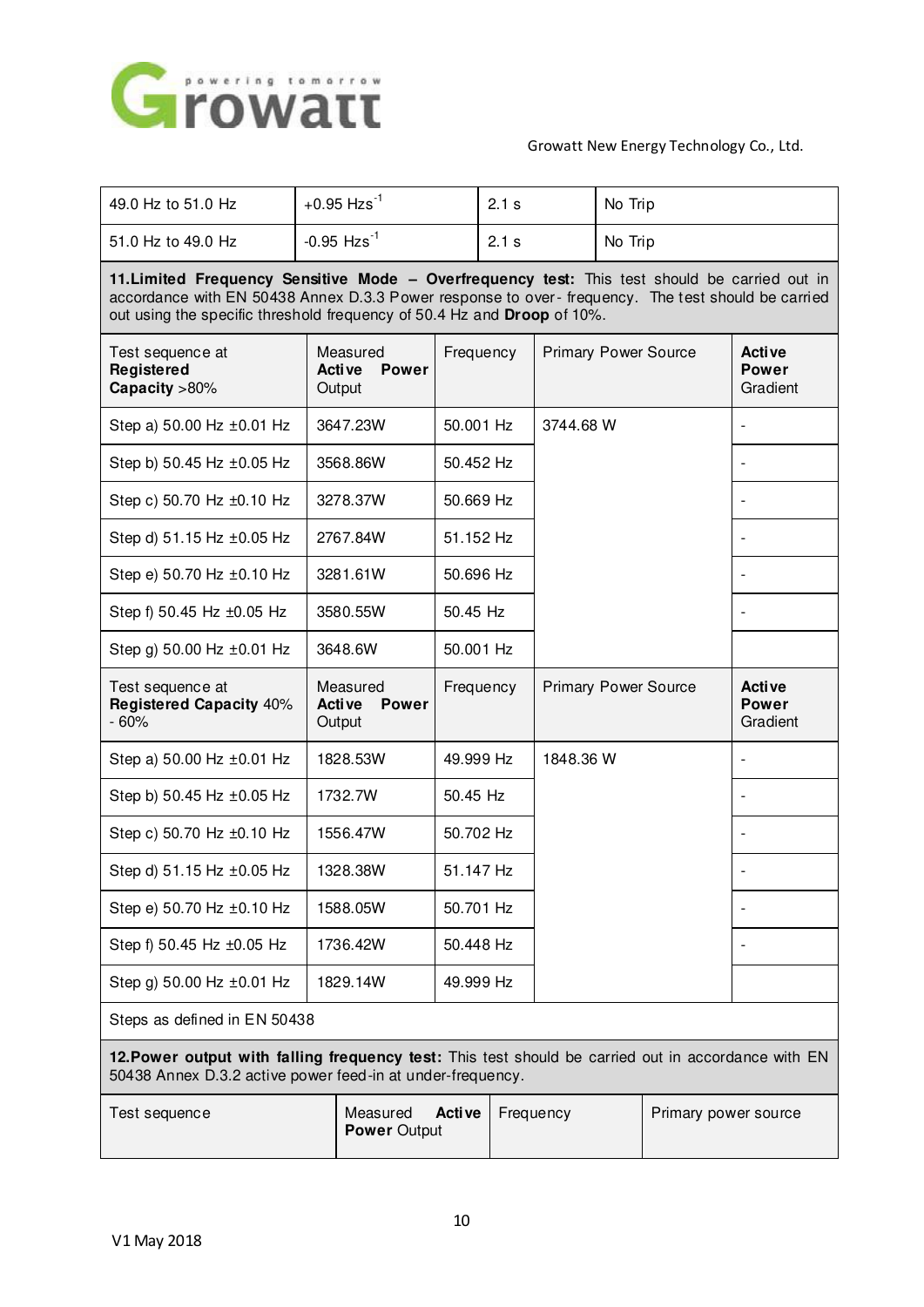

| Test a) 50 Hz $\pm$ 0.01 Hz                                                                                                                                                  |                   | 3711.39 W |                                                                                                              | 49.998Hz                 |           | 3927.39 W              |            |       |            |            |
|------------------------------------------------------------------------------------------------------------------------------------------------------------------------------|-------------------|-----------|--------------------------------------------------------------------------------------------------------------|--------------------------|-----------|------------------------|------------|-------|------------|------------|
| Test b) Point between 49.5 Hz<br>and 49.6 Hz                                                                                                                                 |                   | 3717.07 W |                                                                                                              | 49.502 Hz                |           | 3912.7 W               |            |       |            |            |
| Test c) Point between 47.5 Hz<br>and 47.6 Hz                                                                                                                                 |                   |           | 3569.5 W                                                                                                     |                          | 47.499 Hz |                        | 3575.38 W  |       |            |            |
| NOTE: The operating point in Test (b) and (c) shall be maintained for at least 5 minutes                                                                                     |                   |           |                                                                                                              |                          |           |                        |            |       |            |            |
| 13. Re-connection timer.                                                                                                                                                     |                   |           |                                                                                                              |                          |           |                        |            |       |            |            |
| Test should prove that the reconnection sequence starts after a minimum delay of 20 s for restoration of<br>voltage and frequency to within the stage 1 settings of Table 2. |                   |           |                                                                                                              |                          |           |                        |            |       |            |            |
| Time<br>delay<br>setting                                                                                                                                                     | Measured<br>delay |           | Checks on no reconnection when voltage or frequency is brought to<br>just outside stage 1 limits of table 2. |                          |           |                        |            |       |            |            |
| 60s                                                                                                                                                                          | 61s               |           |                                                                                                              | At 266.2 V<br>At 196.1 V |           |                        | At 47.4 Hz |       | At 52.1 Hz |            |
| Confirmation that the<br>Mi cro-<br>generator does not re-connect.                                                                                                           |                   |           | Yes<br>Yes                                                                                                   |                          |           | Yes                    |            |       |            | Yes        |
| 14. Fault level contribution: These tests shall be carried out in accordance with EREC G98 Annex A1<br>A.1.3.5 (Inverter connected) and Annex A2 A.2.3.4 (Synchronous).      |                   |           |                                                                                                              |                          |           |                        |            |       |            |            |
| For machines with electro-magnetic output                                                                                                                                    |                   |           |                                                                                                              | For Inverter output      |           |                        |            |       |            |            |
| Parameter                                                                                                                                                                    |                   |           | Symbol                                                                                                       | Value                    |           | Time<br>after<br>fault |            | Volts |            | Amps       |
| Peak Short Circuit current                                                                                                                                                   |                   |           | $i_p$                                                                                                        | $\overline{\phantom{a}}$ |           | 20 ms                  |            | 81.2V |            | 28.3A      |
| Initial Value of aperiodic current                                                                                                                                           |                   |           | A                                                                                                            | $\overline{\phantom{a}}$ |           | 100 ms                 |            | 77.3V |            | 21.8A      |
| Initial symmetrical short-circuit<br>current <sup>*</sup>                                                                                                                    |                   |           | $I_k$                                                                                                        | ÷,                       |           | 250 ms                 |            | 76.9V |            | 16.1A      |
| Decaying (aperiodic)<br>component of short circuit<br>current*                                                                                                               |                   |           | $I_{DC}$                                                                                                     |                          |           | 500 ms                 |            | 73.5V |            | 9.2A       |
| Reactance/Resistance Ratio of<br>source*                                                                                                                                     |                   |           | $x/$ <sub>R</sub>                                                                                            |                          |           | Time to trip           |            | 0.107 |            | In seconds |
| For rotating machines and linear piston machines the test should produce a $0 s - 2 s$ plot of the short<br>circuit current as seen at the Micro-generator terminals.        |                   |           |                                                                                                              |                          |           |                        |            |       |            |            |

\* Values for these parameters should be provided where the short circuit duration is sufficiently long to enable interpolation of the plot

**15. Logic Interface. Yes**